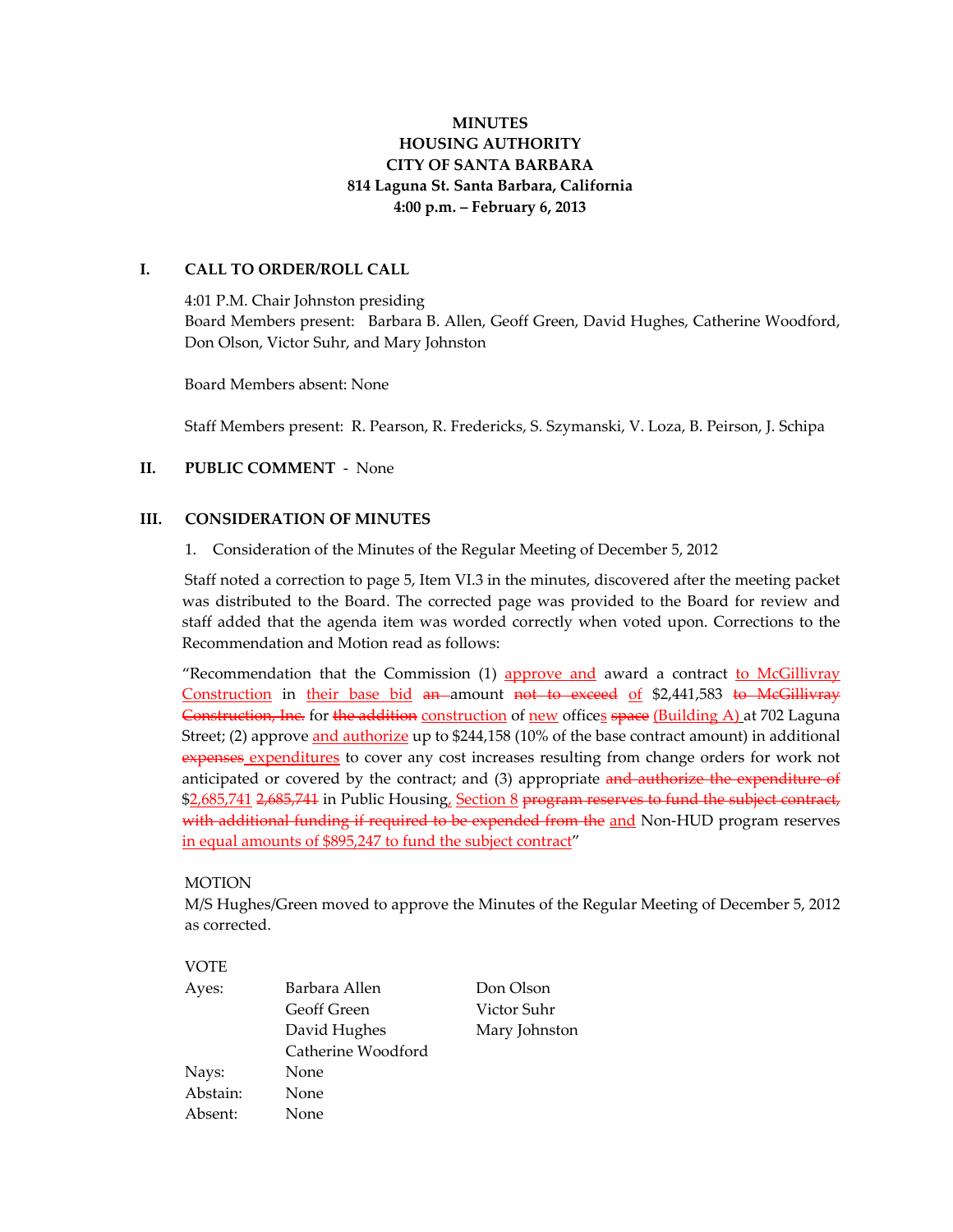### **IV. BILLS AND COMMUNICATIONS**

Mr. Pearson commented on the Authority's need for a "High Performer" score through the Public Housing Assessment System to be eligible in the future as "Moving to Work" agency as there are limited slots.

Mr. Pearson noted that his election to the HARRP Board of Directors will require quarterly meetings, held on the first Thursday of the quarter, which will prevent him on occasion from attending the Authority's meetings, due to travel the day before. The Board had no objection to Mr. Pearson's service on the HARRP Board, including occasional conflict in meetings.

#### **V. CONSENT CALENDAR – None**

#### **VI. REPORT OF EXECUTIVE DIRECTOR**

1. Recommendation that the Commission appropriate \$5,000 from its Non‐HUD program to fund the Housing Authority Scholarship Fund administered by the Scholarship Foundation of Santa Barbara

#### DOCUMENTS

• January 17, 2013 Executive Director's Report

SPEAKERS Staff: R. Pearson

#### MOTION

M/S Allen/Woodford moved to authorize the appropriation of \$5,000 from the Authority's Non‐HUD program to fund the Housing Authority Scholarship Fund administered by the Scholarship Foundation of Santa Barbara

#### VOTE

| Ayes:    | Barbara Allen      | Don Olson     |
|----------|--------------------|---------------|
|          | <b>Geoff Green</b> | Victor Suhr   |
|          | David Hughes       | Mary Johnston |
|          | Catherine Woodford |               |
| Nays:    | None               |               |
| Abstain: | None               |               |
| Absent:  | None               |               |

2. Recommendation that the Commission authorize up to three staff members and an appropriate number of Commissioners to attend the National Association of Housing and Redevelopment Officials (NAHRO) 2013 Legislative Conference in Washington D.C. on March 3/17/13 to 3/20/13

#### DOCUMENTS

January 17, 2013 Executive Director's Report

**SPEAKERS** Staff: R. Pearson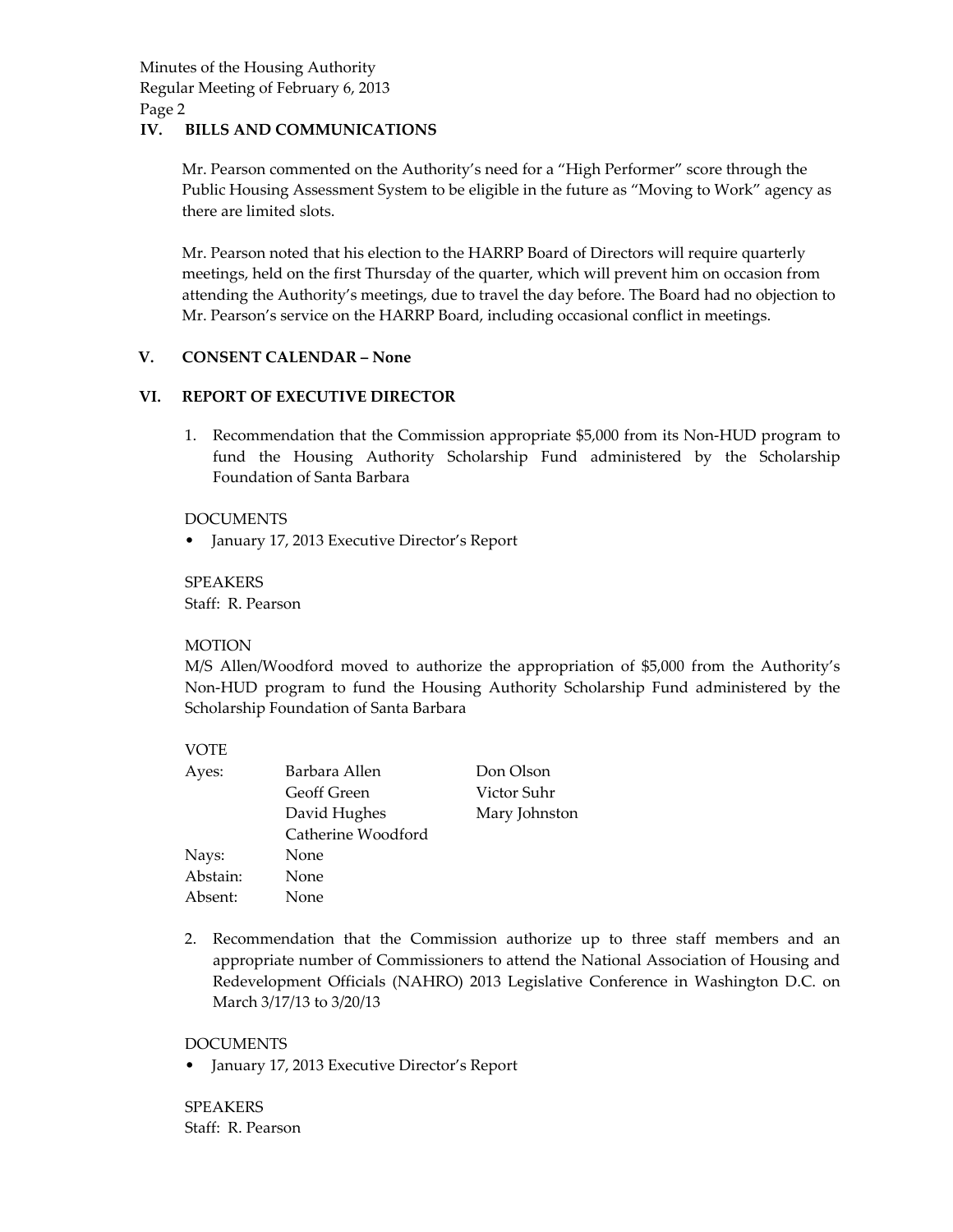## MOTION

M/S Hughes/Allen moved to authorize two staff members and two Commissioners, to be determined, to attend the National Association of Housing and Redevelopment Officials (NAHRO) 2013 Legislative Conference in Washington D.C. on March 3/17/13 to 3/20/13

#### VOTE

| Barbara Allen      | Don Olson     |
|--------------------|---------------|
| <b>Geoff Green</b> | Victor Suhr   |
| David Hughes       | Mary Johnston |
| Catherine Woodford |               |
| None               |               |
| None               |               |
| None               |               |
|                    |               |

3. Recommendation that the Commission acknowledge the selection of Octavio Botello as the Housing Authority's 2012 Employee of the Year selection as well as Rob Fredericks as the Stephen B. Logan Humanitarian of the Year and Santa Barbara Bank and Trust as the Community Partner award winners

## SPEAKERS

Staff: R. Pearson

No action required, none taken.

4. Recommendation that the Commission: (1) approve and authorize an amendment to the Authority's contract with East Beach Ventures for additional architectural design and engineering services for the proposed office and warehouse space at 702 Laguna Street; (2) authorize the Executive Director/CEO, and/or his designee, to approve expenditures of up to an additional \$40,000 for work related to this contract amendment and/or related costs/services, such that the new total contract amount with East Beach Ventures shall be an amount not to exceed \$219,923; and (3) that funds for this expenditure will be paid through the Capital Fund Program (CFP) and the Authority's operational reserves as necessary

## DOCUMENTS

January 9, 2013 Executive Director's Report prepared by Director of Property and Development

SPEAKERS Staff: R. Pearson

Commissioner Olson inquired whether the redrawn plans would be cost saving for the building of the second phase of additional office space in the future. Staff noted that most likely the plans would no longer be effective for approval through the City by the time the Authority decided to complete phase two, however, the base set of plans are of value for any future addition.

#### MOTION

M/S Hughes/Olson moved to (1) approve and authorize an amendment to the Authority's contract with East Beach Ventures for additional architectural design and engineering services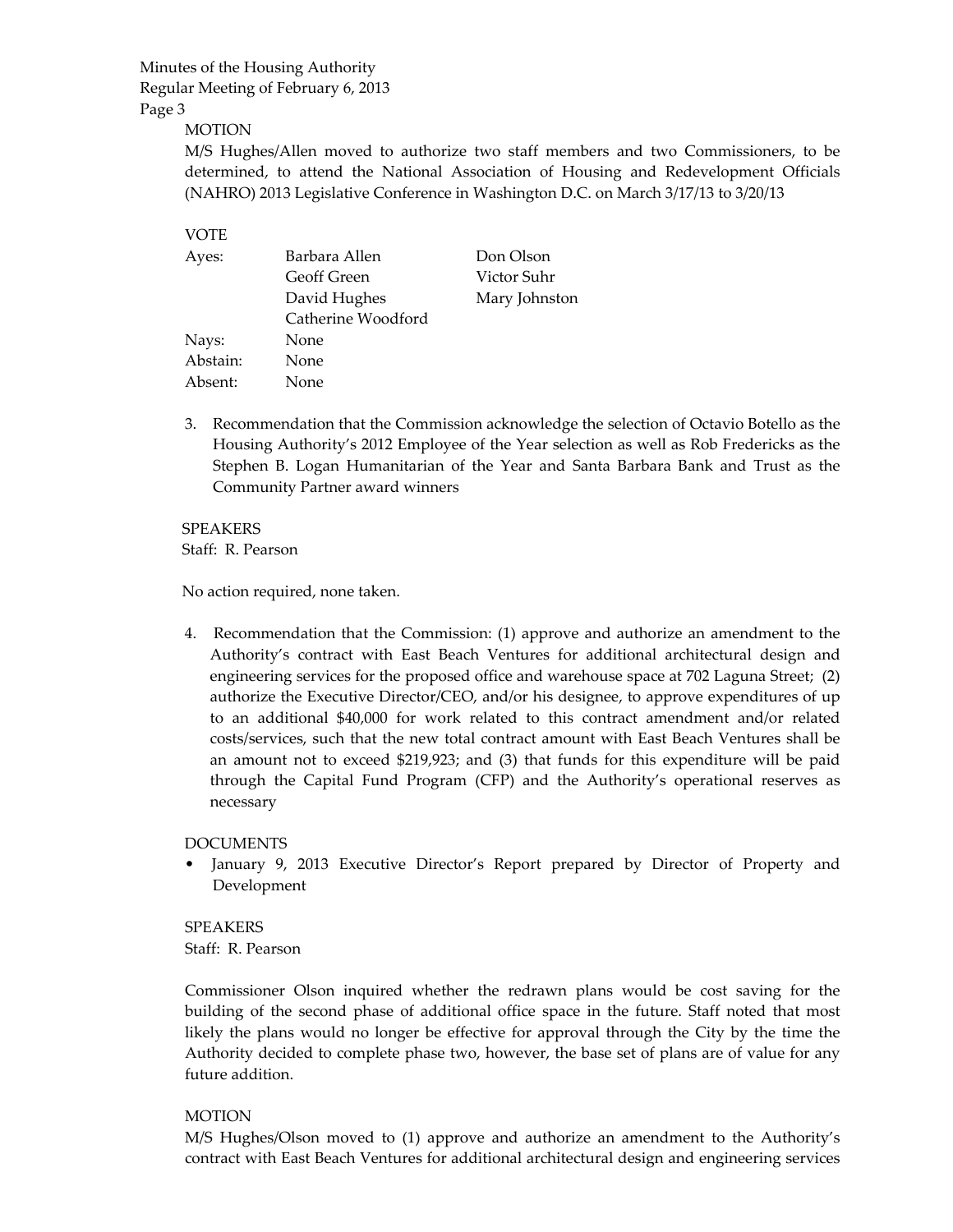Page 4

for the proposed office and warehouse space at 702 Laguna Street; (2) authorize the Executive Director/CEO, and/or his designee, to approve expenditures of up to an additional \$40,000 for work related to this contract amendment and/or related costs/services, such that the new total contract amount with East Beach Ventures shall be an amount not to exceed \$219,923; and (3) that funds for this expenditure will be paid through the Capital Fund Program (CFP) and the Authority's operational reserves as necessary

### VOTE

| Mary Johnston |
|---------------|

5. Recommendation that the Commission receive an update on access to 610–616 West a Carrillo Street by Shell Oil Products U.S. and their agents for the purpose of well monitoring and related sampling and testing

### DOCUMENTS

• January 24, 2013 Executive Director's Report prepared by Deputy Executive Director

SPEAKERS Staff: R. Pearson

No action necessary, none taken.

6. Recommendation that the Commission (1) approve and authorize the Executive Director, or his designee, to execute a contract with Corliss Contracting in the amount of \$59,200 for the repair/replacement of the balcony and exterior stairs at 2941 State Street; (2) authorize the Executive Director, or his designee, to approve up to \$11,840 (20% of base contract amount) in additional expenses to cover any cost increases resulting from change orders for work not anticipated or covered by the contract; and (3) note that funds will be expended from the Non‐ HUD Extraordinary Maintenance account

## DOCUMENTS

January 17, 2013 Executive Director's Report prepared by Director of Property and Development

## SPEAKERS Staff: R. Pearson

## MOTION

M/S Olson/Woodford moved to (1) approve and authorize the Executive Director, or his designee, to execute a contract with Corliss Contracting in the amount of \$59,200 for the repair/replacement of the balcony and exterior stairs at 2941 State Street; (2) authorize the Executive Director, or his designee, to approve up to \$11,840 (20% of base contract amount) in additional expenses to cover any cost increases resulting from change orders for work not anticipated or covered by the contract; and (3) note that funds will be expended from the Non-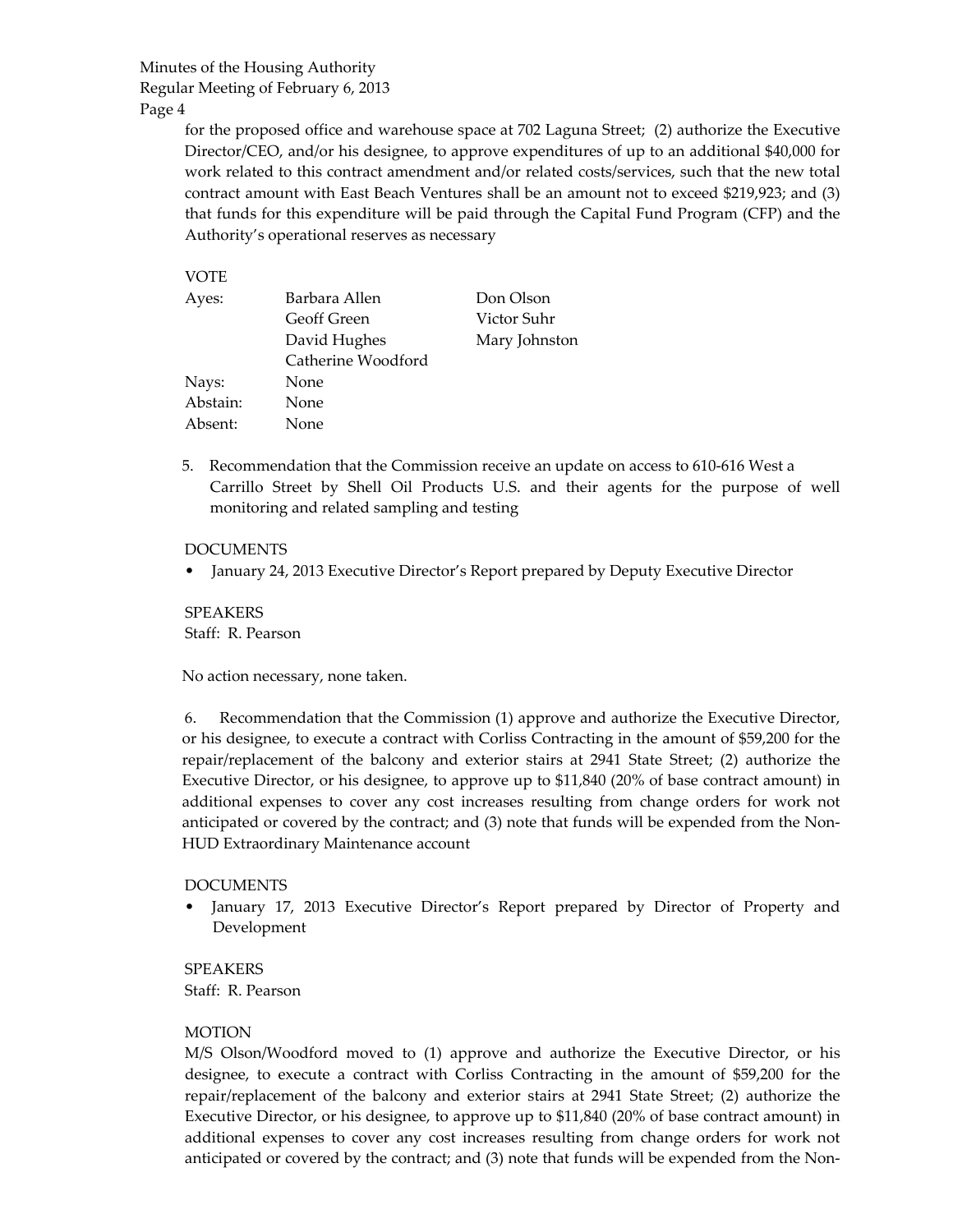HUD Extraordinary Maintenance account

| VOTE     |                    |               |
|----------|--------------------|---------------|
| Ayes:    | Barbara Allen      | Don Olson     |
|          | Geoff Green        | Victor Suhr   |
|          | David Hughes       | Mary Johnston |
|          | Catherine Woodford |               |
| Nays:    | None               |               |
| Abstain: | <b>None</b>        |               |
| Absent:  | None.              |               |

#### **VII. TREASURER'S REPORT**

1. Recommendation that the Commission adopt the attached Resolution as presented setting forth Housing Authority expenditures for the month of October, 2012

#### DOCUMENTS

- January 17, 2013 Executive Director's Report prepared by Finance Analyst
- Resolution referenced above together with October, 2012 expenditure list

SPEAKERS Staff: B. Peirson

#### MOTION

M/S Allen/Green moved to adopt Resolution No. 2507 of the Housing Authority of the City of Santa Barbara, as presented, setting forth costs incurred and payments made for the period of October, 2012.

#### VOTE

| Barbara Allen      | Don Olson     |
|--------------------|---------------|
| Geoff Green        | Victor Suhr   |
| David Hughes       | Mary Johnston |
| Catherine Woodford |               |
| None               |               |
| None               |               |
| None               |               |
|                    |               |

2. Recommendation that the Commission adopt the attached Resolution as presented setting forth Housing Authority expenditures for the month of November, 2012

#### DOCUMENTS

- January 17, 2013 Executive Director's Report prepared by Finance Analyst
- Resolution referenced above together with November, 2012 expenditure list

SPEAKERS Staff: B. Peirson

#### MOTION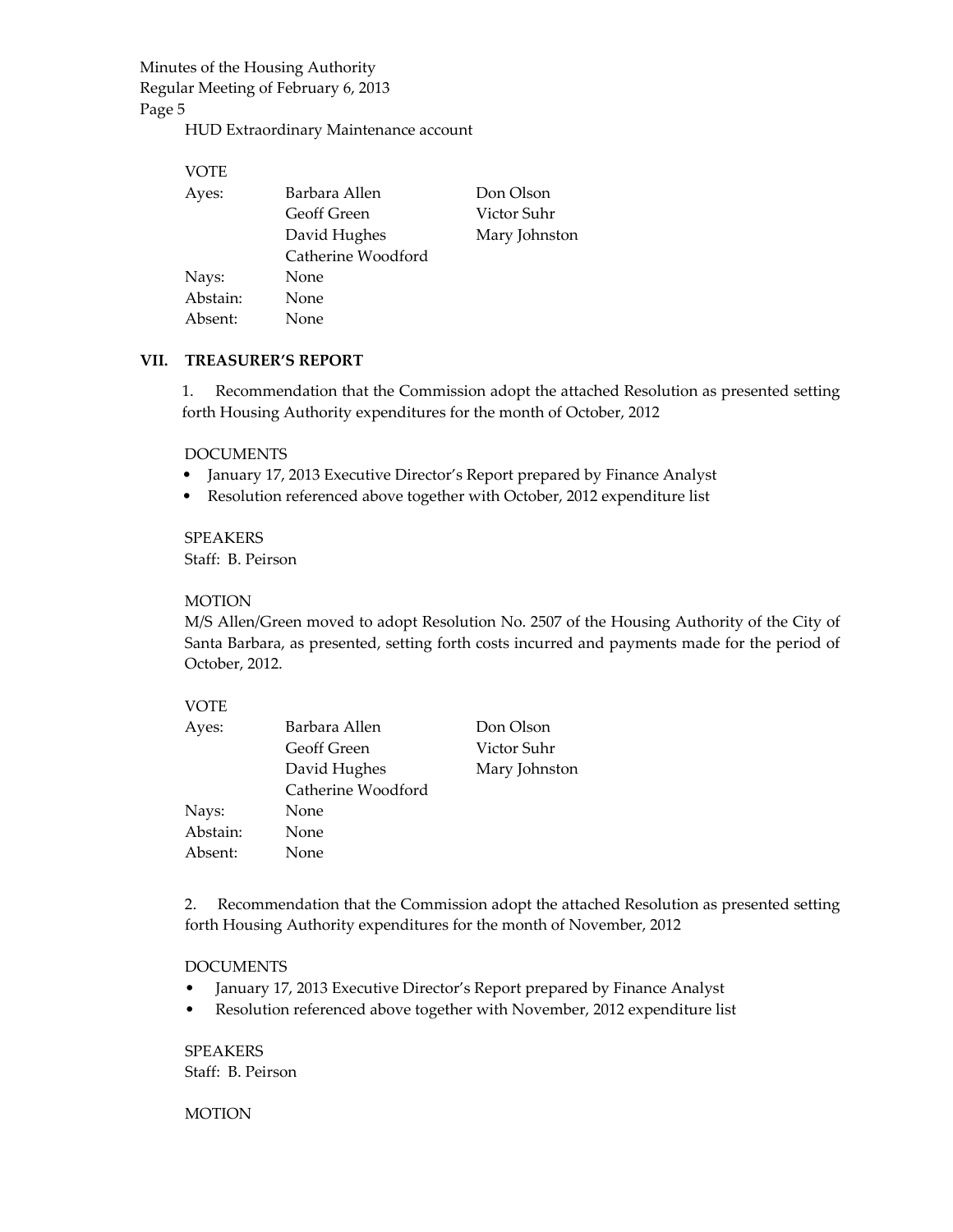## Minutes of the Housing Authority

#### Regular Meeting of February 6, 2013

Page 6

M/S Allen/Green moved to adopt Resolution No. 2508 of the Housing Authority of the City of Santa Barbara, as presented, setting forth costs incurred and payments made for the period of November, 2012.

## VOTE

| Ayes:    | Barbara Allen      | Don Olson     |
|----------|--------------------|---------------|
|          | Geoff Green        | Victor Suhr   |
|          | David Hughes       | Mary Johnston |
|          | Catherine Woodford |               |
| Nays:    | None               |               |
| Abstain: | None               |               |
| Absent:  | <b>None</b>        |               |

3. Recommendation that the Commission adopt the attached Resolution as presented setting forth Housing Authority expenditures for the month of December, 2012

### DOCUMENTS

- January 30, 2013 Executive Director's Report prepared by Finance Analyst
- Resolution referenced above together with December, 2012 expenditure list

## SPEAKERS

Staff: B. Peirson

### MOTION

M/S Allen/Green moved to adopt Resolution No. 2509 of the Housing Authority of the City of Santa Barbara, as presented, setting forth costs incurred and payments made for the period of December, 2012.

## VOTE

| Ayes:    | Barbara Allen      | Don Olson     |
|----------|--------------------|---------------|
|          | <b>Geoff Green</b> | Victor Suhr   |
|          | David Hughes       | Mary Johnston |
|          | Catherine Woodford |               |
| Nays:    | None               |               |
| Abstain: | None               |               |
| Absent:  | None               |               |

4. Recommendation that the Commission (1) review and order filed the Housing Authority's quarterly Investment Report for period ending December 31, 2012; and (2) review and approve the Authority's Investment Policy for calendar year 2013

#### DOCUMENTS

• January 30, 2013 Executive Director's Report prepared by Finance Director

SPEAKERS Staff: B. Peirson

Commissioner Hughes inquired about the management of the Authority's investment portfolio in light of Santa Barbara Bank & Trust (SBB&T) becoming Union Bank, as well as any expected change in fees as a result of the transition. Mr. Peirson responded by stating the Authority will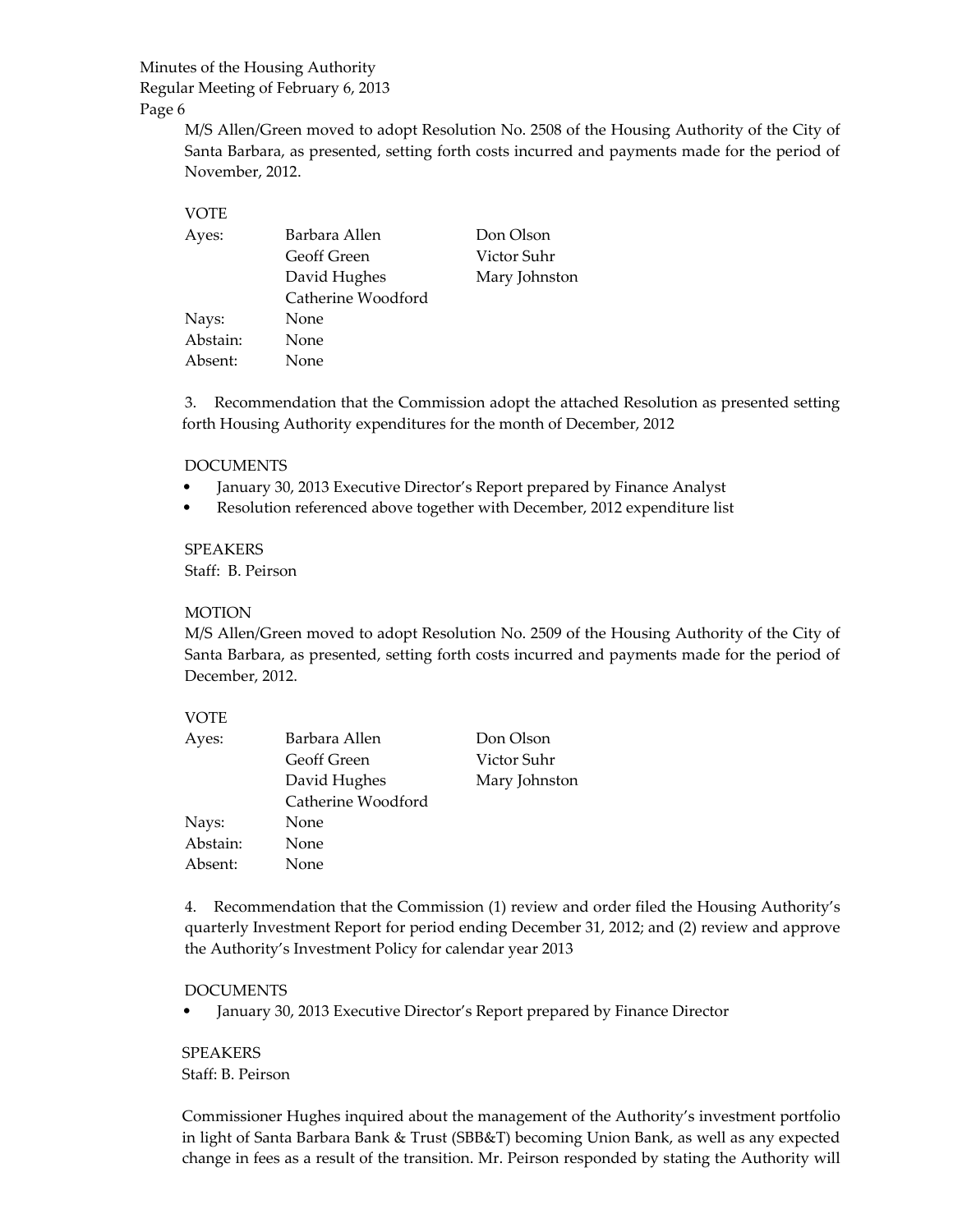> continue to have the same portfolio manager there are no indications of a change in fees. Mr. Peirson added that there has been no indication that Union Bank will be implementing new investment approaches and/or procedures as they take over SBB&T, and that he will be meeting with Wealth Management staff, Todd McGinley and Monica Vidger-Trent, in the next month.

> Regarding the Investment Policy, Commissioner Hughes inquired as to the sentence under part 9.0 "Safekeeping and Custody" that notes "physical delivery" of securities purchased or acquired as a delivery method, and whether this method is outdated. Mr. Peirson agreed this language is not necessary, and after striking a comma and these two words, the sentence will read "All securities purchased or acquired shall be delivered to the HACSB by book entry or by third party custodial agreement, CGC Section 53601." Mr. Peirson confirmed this change will comply with state law.

> Additionally, Commissioner Hughes inquired whether it would be beneficial to acquire Union Bank's feedback and/or acknowledgment of the Investment Policy. Staff agreed and will return to the Board with any suggestions received by the Bank.

### MOTION

M/S Hughes/Green moved to review and order filed the Housing Authority's quarterly Investment Report for period ending December 30, 2012 and approve the Authority's Investment Policy as amended.

#### VOTE

| Ayes:    | Barbara Allen      | Don Olson     |
|----------|--------------------|---------------|
|          | Geoff Green        | Victor Suhr   |
|          | David Hughes       | Mary Johnston |
|          | Catherine Woodford |               |
| Nays:    | None               |               |
| Abstain: | None               |               |
| Absent:  | <b>None</b>        |               |

#### **VIII. COMMITTEE REPORT** ‐ None

#### **IX. UNFINISHED BUSINESS** ‐ None

#### **X. NEW BUSINESS**

1. Recommendation that the Commission approve a Resolution commending Roberta Maccianti for her outstanding service and significant contributions to the Housing Authority and the community

#### DOCUMENTS

Resolution referenced above

SPEAKERS Staff: R. Pearson

# MOTION

M/S Olson/Woodford moved to adopt Resolution No. 2510 of the Housing Authority of the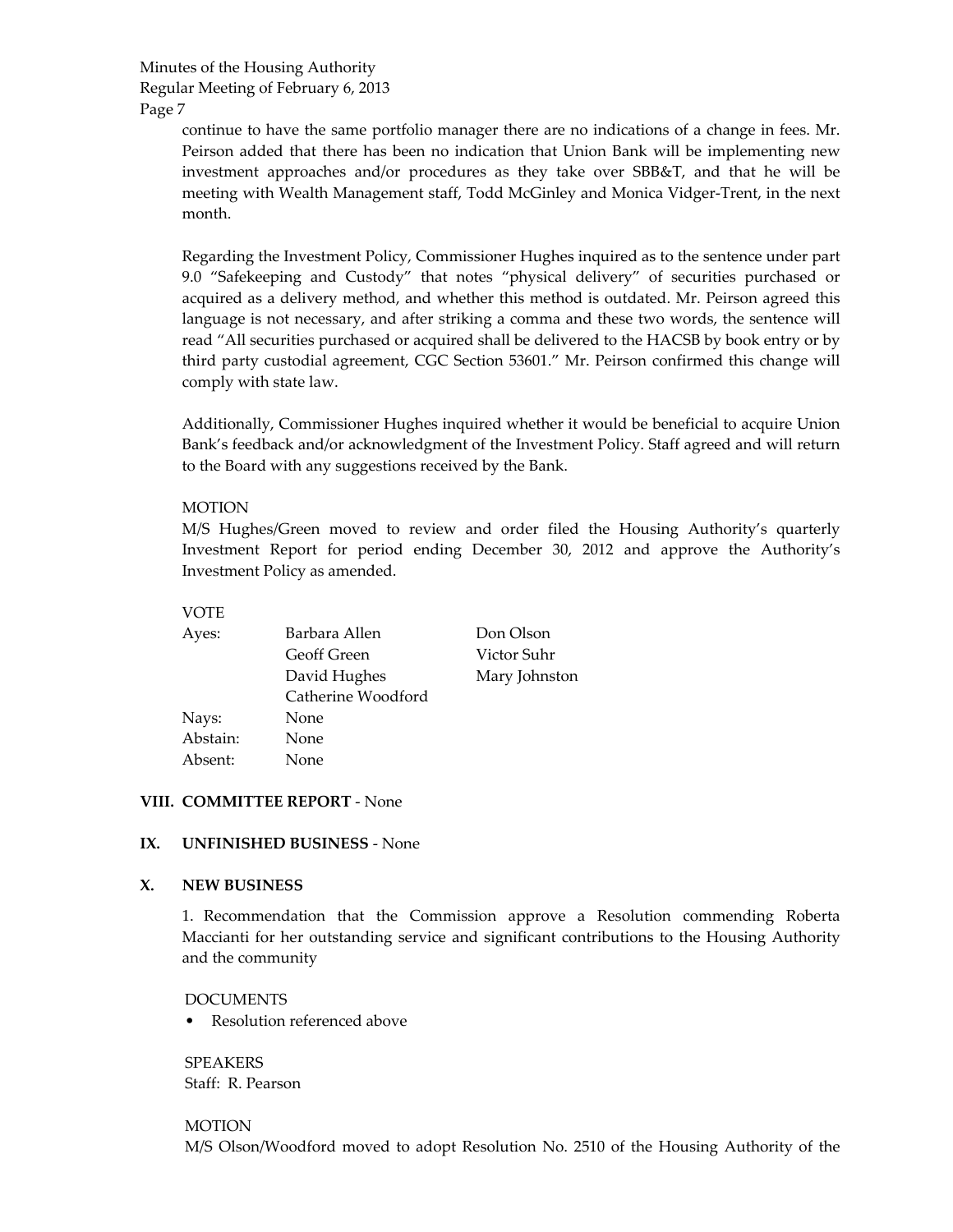Page 8

City of Santa Barbara, approving a Resolution commending Roberta Maccianti for her outstanding service and significant contributions to the Housing Authority and the community

## VOTE Ayes: Barbara Allen Don Olson Geoff Green Victor Suhr David Hughes Mary Johnston Catherine Woodford Nays: None Abstain: None Absent: None

2. Recommendation that the Commission adopt a Resolution authorizing the destruction of certain records held by the Finance, Resident Services, Housing Management and Property and Development Departments

## DOCUMENTS

- January 24, 2013 Executive Director's Report prepared by Housing Management Specialist II
- Resolution referenced above together with list of documents for destruction

## SPEAKERS

Staff: R. Pearson

#### MOTION

M/S Green/Allen moved to adopt Resolution No. 2511 of the Housing Authority of the City of Santa Barbara, authorizing the destruction of certain records held by the Finance, Resident Services, Housing Management and Property and Development Departments

## VOTE

| Ayes:    | Barbara Allen      | Don Olson     |
|----------|--------------------|---------------|
|          | <b>Geoff Green</b> | Victor Suhr   |
|          | David Hughes       | Mary Johnston |
|          | Catherine Woodford |               |
| Nays:    | None               |               |
| Abstain: | None               |               |
| Absent:  | None               |               |

## **XI. COMMISSION MATTERS**

Commissioner Hughes commended Rob Fredericks, Alice Villarreal Redit and other staff involved with the recent point‐in‐time homeless count in Santa Barbara, adding it was well planned and organized with much Housing Authority support. Staff commented that the expectation is to have County of Santa Barbara Housing and Community Development Department take the lead on the next count, two years from now.

In response to Commissioner Allen's request for an update on the Villa Santa Fe project, staff commented that monthly meetings with the residents continue and have been very positive and interactive. Although the partnership isn't due to close until mid‐March, some work has been started on current vacancies, including some critical repairs required by HUD. Commissioner Olson inquired as to any negative impacts as a result of the delays, and staff